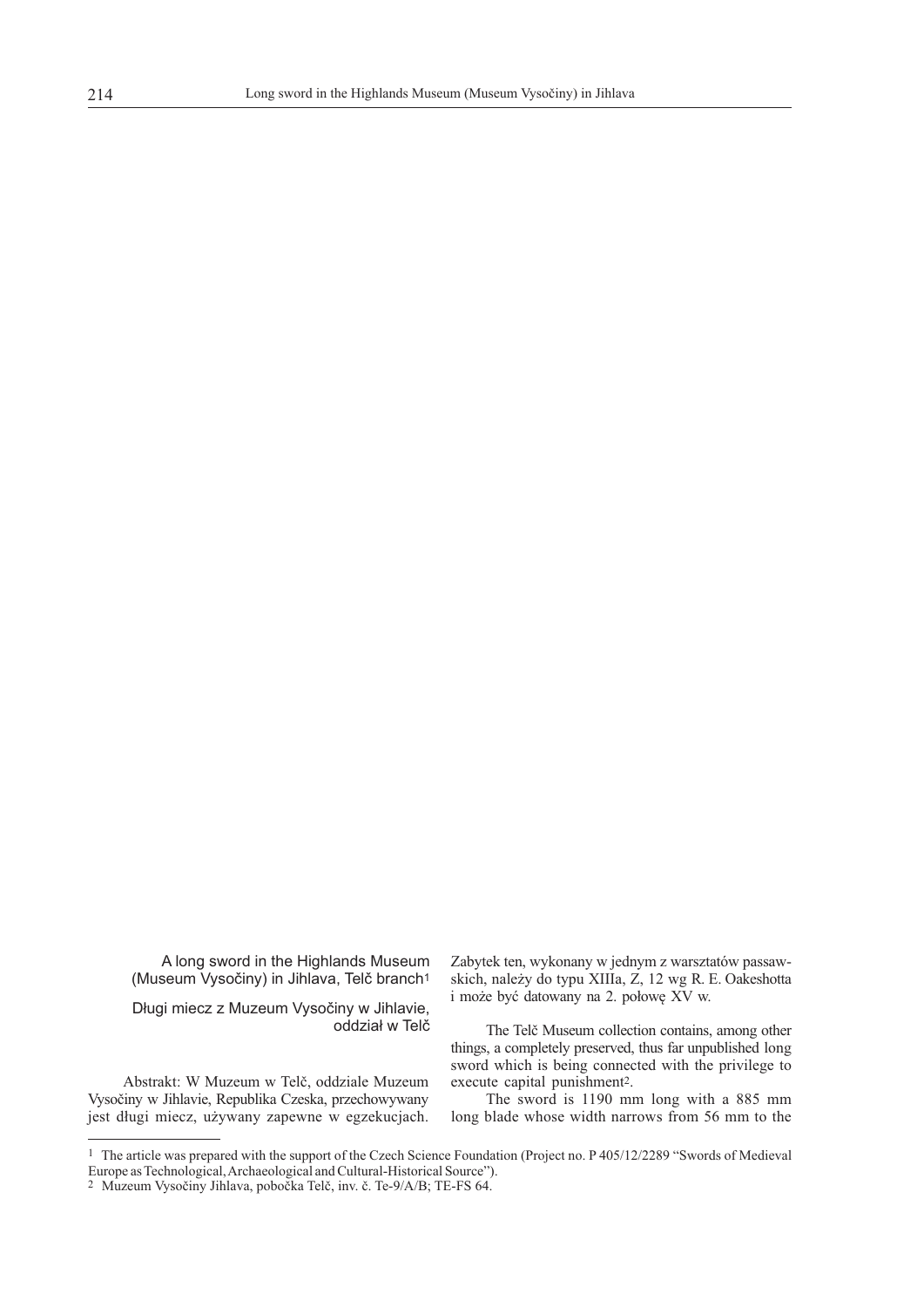

Fig. 1. Long sword from the collection of museum in Telč. *Photo by P. Žákovský*.

Ryc. 1. Długi miecz z kolekcji w muzeum w Telč.*Fot. P. Žákovský*.

decreases from 7 mm to 2 mm. The blade is equipped side of the hilt. The hemp rope forms typical bulges with a rather narrow and shallow fuller on both sides ensuring a safer grip of the weapon and preventing which ends in about one third of the blade length. On slippage while wielding the sword. The hilt is decorated one side of the blade an engraved and inlaid mark is with three decorative rivets of gold metal at the upper situated. It depictsan animal running to the left, placed, and bottom base on both sides. A massive cross-guard is rather unusually, in a circle. On the other side we can placed on the grip with the arm length of 240 mm. The see a mark in the shape of an engraved and inlaid slightly horizontally s-shaped arms are made of an iron two-barred, so-called patriarchal cross. Based on the bar. Its thickness increases from 14 mm to 24 mm toward morphological characteristics we can classify the blade the tips. Its thickness decreases in the same direction as Type XIIIa (Oakeshott 1964, 42-47). The blade from 11 mm to 5 mm. The cross-guard can be classified continues to a 305 mm long grip, offset on both sides on as Type 12 (*ibidem*, 118). A massive, almost oblong which an original hilt survived; its length is 259 mm. pommel is riveted to the grip, 46 mm long and 61 mm The width of the hilt decreases toward the pommel from wide, with a diamond profile on the cross section. Its 33 mm to 24 mm. Its thickness decreases from 29 mm thickness decreases from approximately the centre to to 23 mm. The hilt is made of two separate wood plates the edges from 24 mm to 11 mm. The surface of the to 23 mm. The hilt is made of two separate wood plates around the grip which are twined around with hemp pommel is blackened. The pommel can be probably

insignificant and rounded point. Its thickness also rope and are covered in blackened leather sawn on the decreases from 7 mm to 2 mm. The blade is equipped side of the hilt. The hemp rope forms typical bulges ensuring a safer grip of the weapon and preventing